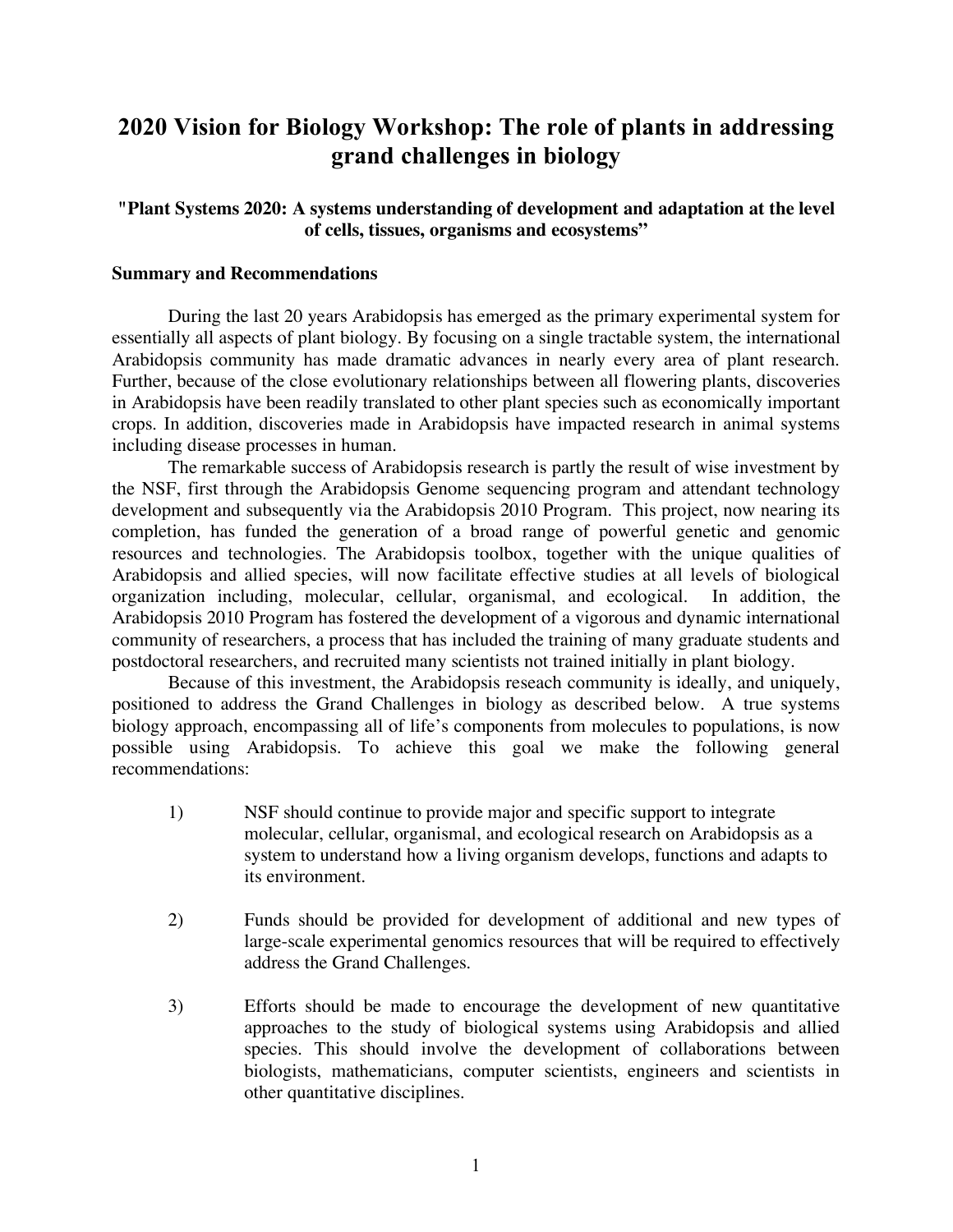4) Data acquisition should remain a major focus of future programs to fuel iterative cycles of data analysis, integration, hypothesis generation and testing. The emergence of new technologies will enable the collection of new and higher quality data of all types, thus permitting more sophisticated systems analyses.

#### **Rationale for the Workshop**

In November 1998, a group of scientists met in Palo Alto, California in an NSF sponsored workshop to discuss the grand challenges facing biology at that time. Their primary aim was to identify areas in which plant science could provide important and lasting contributions to addressing these challenges. A key recommendation from their report was to focus sufficient resources on the reference plant Arabidopsis to be able to exploit fully its soon to be completed genome sequence. An action plan subsequently developed from a second meeting at the Salk Institute gave rise to the NSF Arabidopsis 2010 program. Nine years later, as we near completion of the 2010 program, whose ultimate goal "is to determine the function of every gene in Arabidopsis", it appeared appropriate to step back, assess progress and once again ask how plants can contribute to addressing the grand challenges in Biology.

What is crystal clear is that there are a host of real-world problems that involve plants: escalating pressures for food, the need for renewable biofuels, and habitat preservation are being driven by the demands of an ever growing and ever more prosperous human population. The ability to face these challenges is dependent on a fundamental understanding of the basic biology and ecology of plants. NSF-funded plant biology research in the past decade has provided the foundations for solving some of these pressing problems. By identifying the next set of grand challenges in biology, and how they can best be met by plant research, we will be preparing for the unforeseen problems of tomorrow. For this purpose, a workshop was held on Jan 3-5, 2008 in Arlington, VA that focused on the future directions for plant research, with special emphasis on the role of the reference species Arabidopsis in uncovering fundamental biological principles that will enable us to face future challenges to our wellbeing and that of the global environment.

# **Major Accomplishments of the Arabidopsis 2010 project**

Although still two years from completion, the Arabidopsis 2010 Project has done nothing less than revolutionize plant biology. Because of its rapid generation time and ease of genetic manipulations, Arabidopsis has attained universal acceptance by the plant science community as the "reference" system for nearly all-biological processes. The term "reference" species indicates that Arabidopsis is more than a model for plants; it is itself a plant closely related to most plants of economic and ecological importance, so that inferences are direct. In the larger biological science community, because of the data produced from the 2010 and genome sequencingprojects, Arabidopsis is utilized as the reference organism for domain/kingdom comparisons with animal model systems, such as Drosophila, *C. elegans* and mouse.

An extensive genetic tool kit and a large variety of genomic technologies have been produced as major outcomes of the 2010 Project. Examples include vast collections of sequence-indexed gene mutations, thousands of RNA, protein and metabolic profiles, dozens of sequenced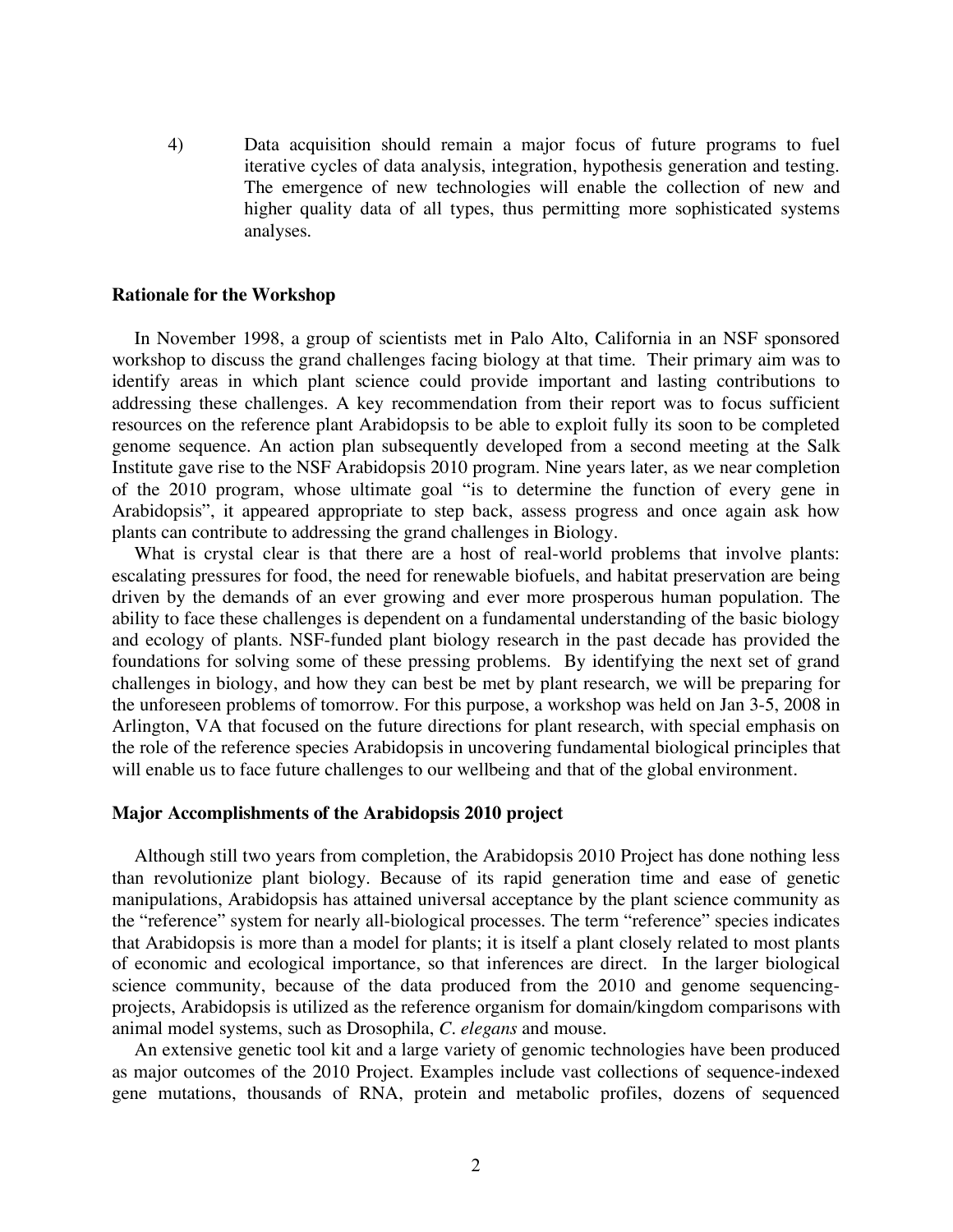accessions/strains and associated nucleotide variation information, as well as tens of thousands of recombination vector-based open-reading-frame clone reagents that are allowing construction of protein interactome networks.

This expansive toolbox has enabled new approaches to address many long-standing questions in plant biology. For example, detailed knowledge of the pathways for biosynthesis of, and responses to all of the major plant hormones has been obtained. Further examples of major breakthroughs include a detailed understanding of the plant immune system, new insights into the mechanisms of plant evolution, adaptation and ecology, and a deeper appreciation of genome organization at all levels, from nucleotides to chromosomes. Cellular systems level understanding of root and flower development and other developmental processes are now emerging. Moreover, we now recognize and strive to understand the unexpected level of complexity and robustness of plant developmental processes in response to genetic perturbation. In several frontier areas of biology, studies resulting from Arabidopsis are particularly notable. For example, in the field of epigenetics, studies of the mechanisms of DNA methylation and small RNAs in plants have led the way to new insights that are organism independent.

Another major accomplishment of the 2010 Project has been the demonstration that groundbreaking science is possible utilizing a reference plant system. Beyond providing an essential reference for nearly all plant physiological processes, researchers studying human disease now routinely come to plant biologists for insights into how genes work. This is because genome sequencing revealed that 40% of human disease-related genes are found in Arabidopsis; the functions of which, in many cases, are best understood in Arabidopsis. For the first time since the rediscovery of Mendel in the early 1900's, researchers from outside of plant biology can no longer ignore findings from plant research.

An unexpected success of the Arabidopsis 2010 project is that this effort has acted as a magnet to attract scientists from other fields (such as computer scientists, as well as biologists trained in microbial, yeast and animal systems) not typically involved in studies of plant biology. For example, work in the 2010 program has fostered modeling approaches not previously attempted in the plant sciences. Importantly, the Arabidopsis 2010 Project has also facilitated the integration of experimentation, theory and modeling, providing a single experimental system to generate, iteratively test and validate new models and theories.

Finally, from an international perspective, the Arabidopsis 2010 Project, with it's attendant focus on basic research, has provided a major contribution to international plant sciences, which are largely limited to crop plant species.

# **What role can plant science play in addressing the grand challenges in biology?**

Grand challenges facing biology were identified as:

- 1. How do cells work and how do they interface with the environment?
- 2. How do single cells develop into multicellular organisms?
- 3. How do genomes generate organismal robustness and diversity?
- 4. What is the molecular basis of evolution?
- 5. How are levels of biological organization integrated from molecules to ecosystems?
- 6. How can the environment be made sustainable for future generations?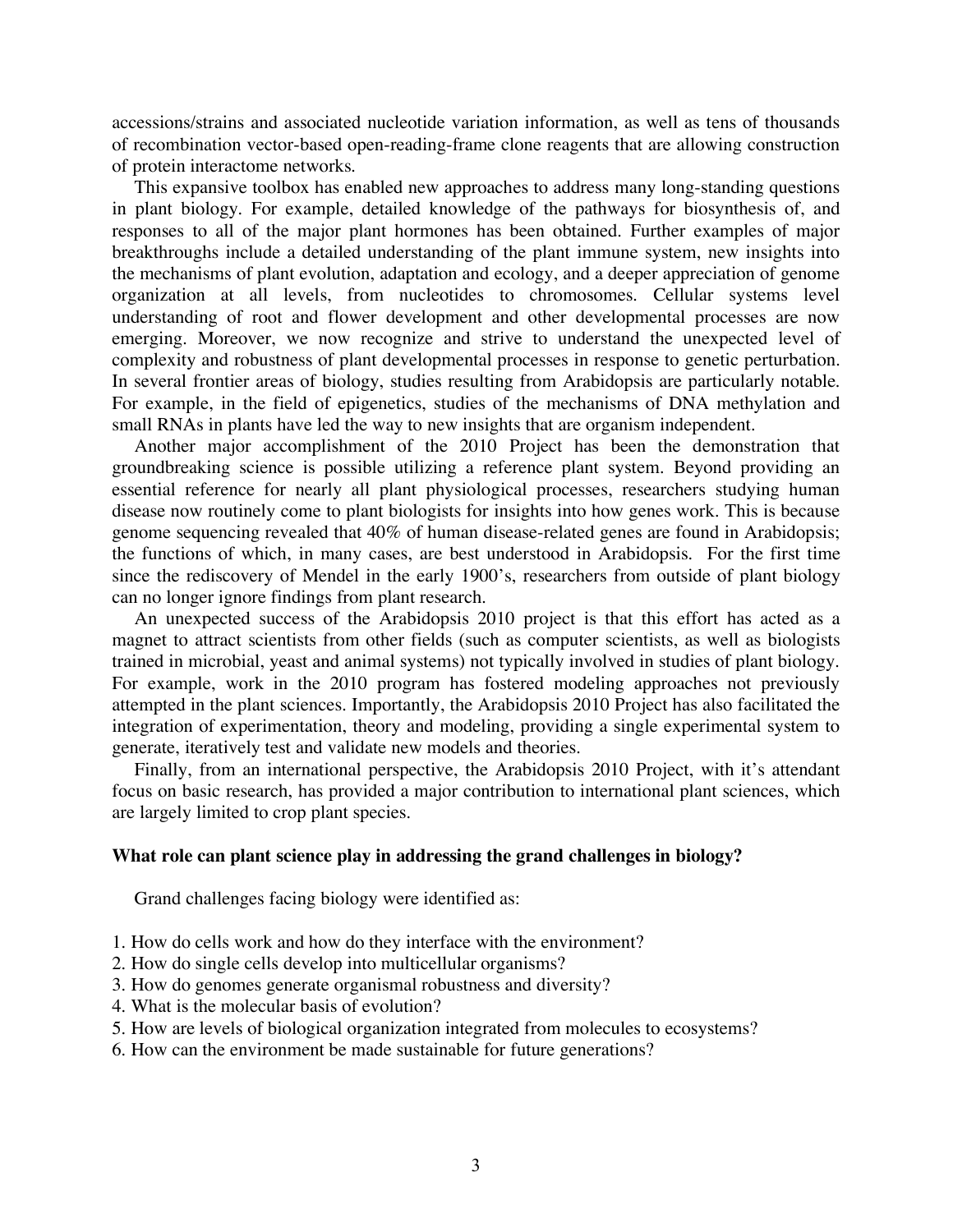Answers to these grand challenges will contribute both to a deeper intellectual understanding of life on earth and to addressing current challenges facing mankind. Many experimental systems can and will be employed to meet these challenges. To best understand biological systems, scientists need to be able to compare and contrast independently evolved processes across organisms. Among the three independently evolved multicellular lineages – fungi, plants and animals, experimental systems featuring plants are exquisitely well suited for addressing many of these grand challenges.

Plant biology research profoundly, and increasingly, informs fundamental human activities. Hence, detailed knowledge of plant biology, and the ability to manipulate plant growth in a predictive manner, is required to improve agricultural productivity while simultaneously minimizing its environmental impact. Plant biology is, therefore, essential to human health and wellbeing. Plant biology however has been woefully under-funded compared to biomedical research focused on human disease in both the public and private sector. We are now at a crossroads where this discrepancy continues at our peril. The incongruity between our ability to manipulate and control plant growth and development, contrasted, for example, to our ability to detect and treat many human diseases, will soon have negative societal consequences. The need for detailed understanding of the basic biology and ecology of plants has never been greater. In a globally heating world, a renewed and enlarged focus on plant biology to meet these challenges must be combined with sound basic science to guide ecological stewardship. These goals require a deeper understanding of plant growth and development as shaped by interactions of plants with biotic and abiotic factors across various populations and in varied ecosystems.

In the next 10 years, plant biology will move from a descriptive to a predictive science. It will have its foundation in a detailed understanding of the systems that control the behavior of individual cells and the interactions between them, resulting in outputs at the whole plant level. To achieve this will require transformation of molecular maps into networks of functional interactions within living cells, the integration of the levels of biological organization from molecules to ecosystems, and the parallel development of mathematical platforms to handle, quantify, integrate and interpret biological data obtained from diverse experimental platforms. This will require a detailed knowledge of what happens when we alter networks of genetic components, through mutations induced in the laboratory or mined from natural variation and adaptation in ecologically relevant settings. Plants are very well suited to experimental studies and theoretical modeling to drive new rounds of experiment across all levels of biological organization.

Almost all major research breakthroughs in plant science in the last 20 years have relied on development of *Arabidopsis thaliana* as a reference system. The large and vibrant Arabidopsis research community is furthermore a model for international collaboration. All aspects of basic plant biology will continue to be informed by studies in Arabidopsis and allied species and genera, since they collectively provide both the deepest and broadest experimental tools and features to rapidly enable new discoveries relevant to all of the grand challenges listed above. Paradigms established using Arabidopsis have, and will continue, to be applied to crop species (see for example the 2008 NRC report on the National Plant Genome Initiative). This paves the way for rational improvements in a variety of agricultural traits. It is essential that major, dedicated support continue for studies of basic biology in Arabidopsis, as the breakthroughs in this reference plant will assuredly blaze the most efficient path to the future optimization of species of economic importance.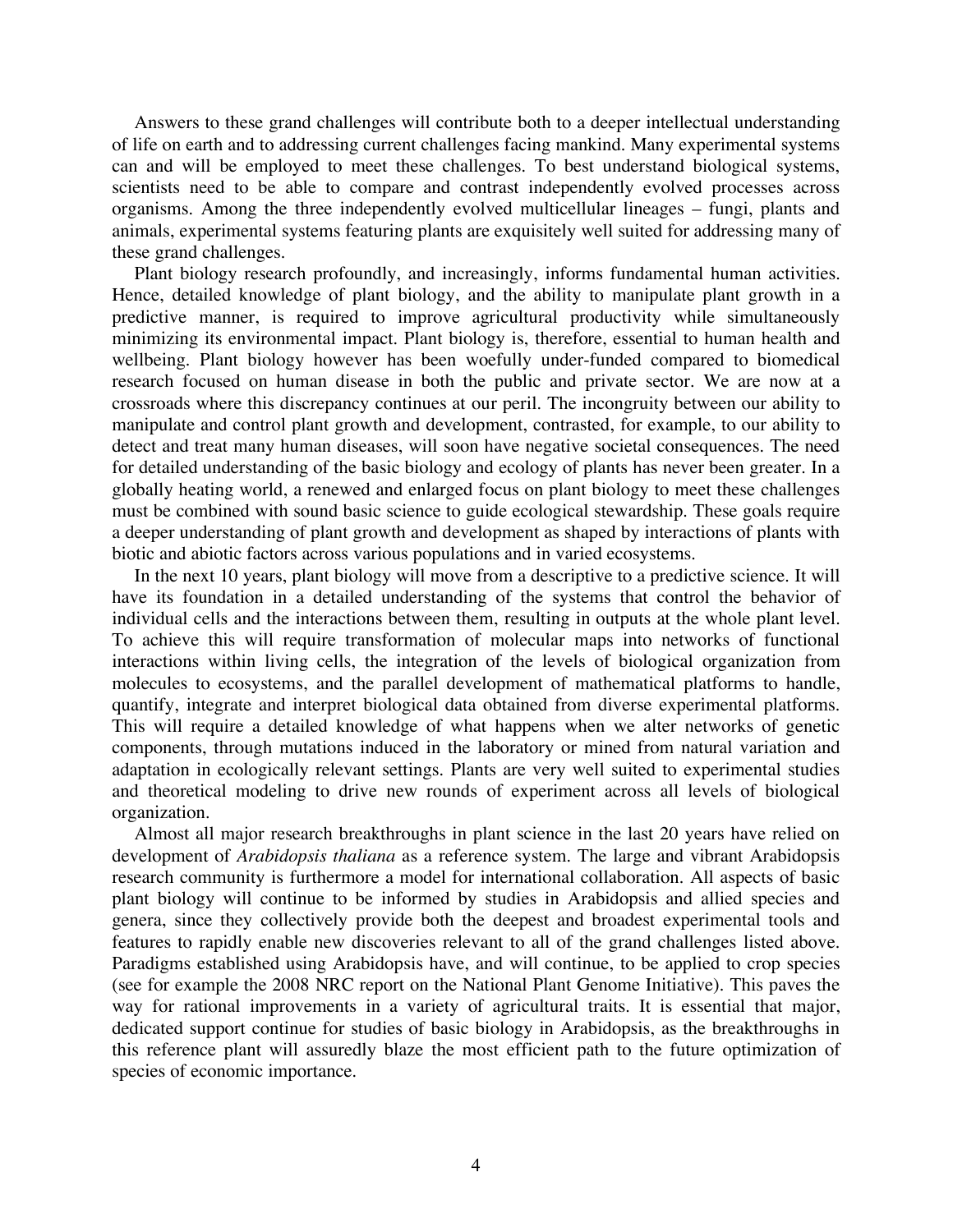#### **Biological grand challenges and how to address them**

#### 1. How do cells work and how do they interface with the environment?

The complex functions performed by multicellular organisms ultimately depend on processes that occur within cells. The cell theory, formally articulated in 1839 by Schleiden & Schwann was based on the observation of cells initially in plants, the discovery of which predates other great paradigms of biology discovered in plants including Mendel's laws of inheritance (1865). A deep understanding of how cells work is essential for understanding how organisms develop and function within their environment. This requires dynamic and quantitative information about the control of gene expression, protein modifications, protein transport and protein localization, protein-protein interactions, protein-nucleic acid interactions and the metabolic status of cells in the context of the tissues and organs in which they reside. Advances in genomic and proteomic technology have made it possible to establish maps of the genetic and protein interaction networks in cells. A major challenge is to transform these molecular maps into networks of dynamic interactions within living cells and to develop mathematical models that accurately describe and predict cellular phenomena. Plants are particularly well suited for these studies because they undergo processes common to all eukaryotic cells and, in addition, perform specialized functions essential to life on earth. These include capturing energy from sunlight and assimilating essential nutrients from the air and soil. Furthermore, as they are sessile, the exquisite responsiveness of plant cells to environmental conditions is an important feature of their biology that must be understood if we are to predict the long-term consequences of environmental change.

The reference plant Arabidopsis will continue to be used extensively for the analysis of cellular processes because of its rich genetic and genomic resources in addition to its rapid generation time. Advances in imaging technologies coupled with genome-wide knowledge of cellular components will provide the starting points for understanding the dynamics of regulatory networks controlling cellular states.

# 2. How do single cells develop into multicellular organisms?

How the fertilized zygote develops into a multicellular organism has intrigued biologists for over 150 years. Plants are excellent systems for investigating how single cells develop into multicellular organisms, as they posses a relatively small number of cell types, distinct, positionally cued cell lineages and no cell migration. During development, all multicellular organisms face a similar set of challenges: they must create a diverse set of specialized cell types, organize these cells into functional tissues and organs, and maintain pools of stem cells throughout their lifetimes. Organisms must have developmental networks robust enough to ensure that they correctly assemble their parts, but flexible enough to modify development in the face of injury or environmental change. The availability of nutrients, presence of toxins, and changing climate have all been linked to altered development and viability of both plants and animals. In sessile organisms like plants, the extent to which the environment affects development is magnified.

The ability to grow large populations of Arabidopsis in the lab or in the field in defined environmental conditions makes Arabidopsis a powerful experimental system to dissect the contribution of specific environmental conditions to development. The availability of genomic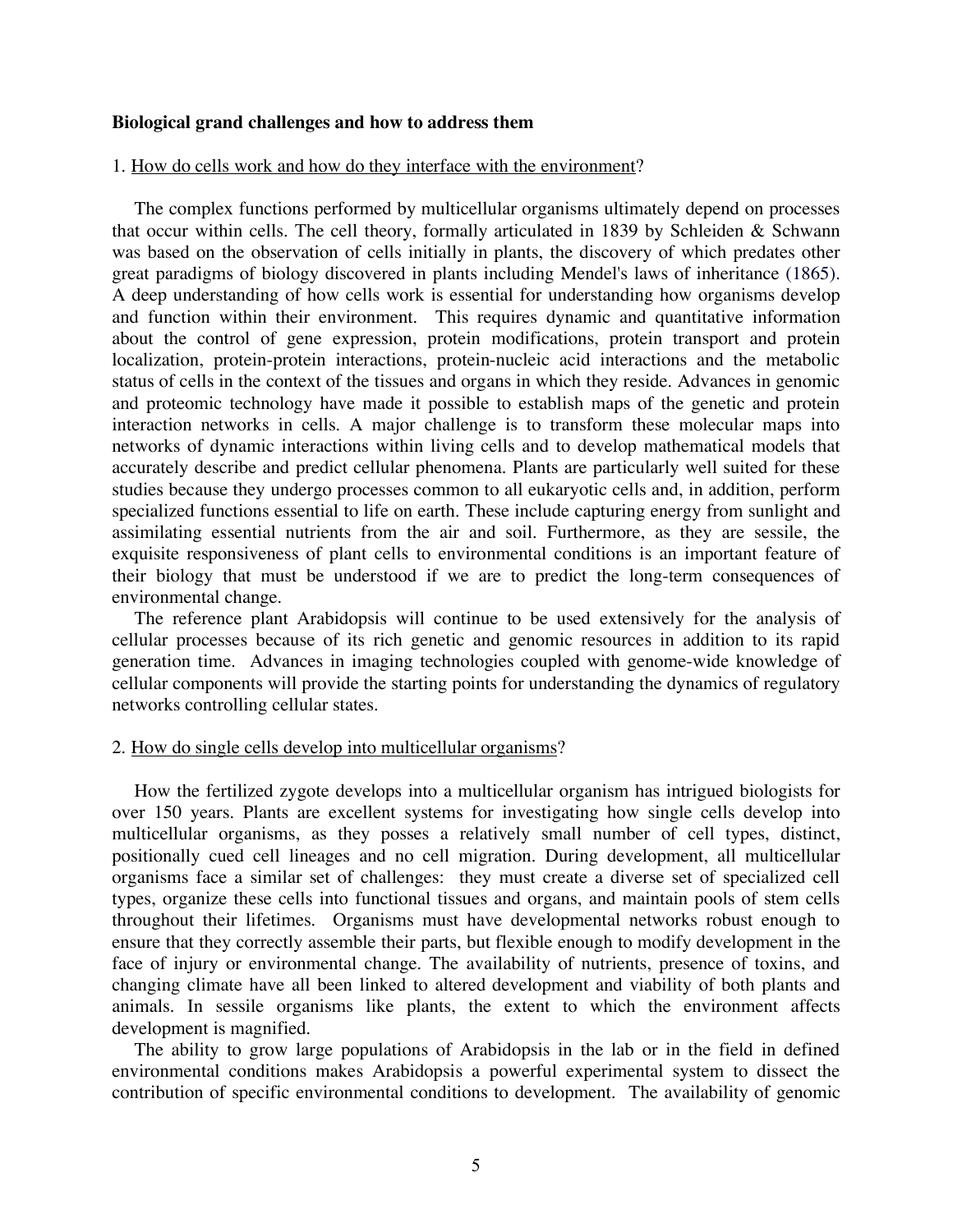sequences for multiple ecotypes also allows *Arabidopsis* researchers to uncover the genetic changes underlying specific responses to the environment in natural populations. One mechanism that contributes to developmental flexibility is the production of stem cells that can renew and replenish organs during the life of the organism. How stem cells are created and maintained (currently a subject of great interest for human health) can be easily studied in plants. Plant stem cells are found in discrete and known locations, they are readily accessible, and they are maintained for exceedingly long periods of time. For example, stem cells at the apex of trees can provide the materials to produce new organs for hundreds of years. These attributes make plants an attractive model to study all aspects of stem cell biology. Live imaging of stem cell populations and their differentiating progeny in *Arabidopsis* has already started to provide answers about how stem cells are formed and maintained at a cellular resolution not currently possible in animal models. Finally, as biologists attempt to account for, measure and model the emergent properties of complex systems, the advances in single tissue genome-wide profiling allow Arabidopsis researchers the unique ability to monitor how individual cell types change RNA, protein and metabolite levels in response to perturbations of the whole organism.

#### 3. How do genomes generate organismal robustness and diversity?

A critical question underlying our understanding of the diversity of life on earth is how highly related or even identical genomes can yield distinctly different individuals. Plant science has led the way in elucidating connections between the genetic blueprint and its biological output. For example, plants provide exquisitely sensitive reporter systems such as flower and seed pigmentation that have driven key discoveries in gene activation and silencing, including seminal work on genome instability caused by transposable elements, elucidation of telomere function, and the discovery of small RNAs. Arabidopsis has provided the proof-of-concept system showing that we can now map the dynamics of the genome at every level from DNA sequence to DNA methylation patterning to genomic association of histones and transcription factors.

A related question is how genomes balance beneficial and deleterious changes to drive overall robustness of the organism. Plant genomes are remarkably plastic, and thus illustrate important mechanisms to achieve this balance. For example, plant genomes typically maintain long segmental duplications that provide opportunities to diversify gene function without compromising fitness. Even more strikingly, plants frequently use polyploidization - the coexistence of multiple related genomes in the cell nucleus - as a means to evolve highly robust individuals. Notably, many important crop plants such as wheat and cotton are polyploid.

Robustness also depends on the ability to make rapid changes in gene expression in response to a broad range of changing environments. The dynamics of accessing genomic information through changes in chromatin state is especially critical in plants, which due to their sessile life style have no choice but to adapt rapidly to environmental challenges including extremes of light, temperature, and nutrition. Plants thus offer a rich source of gene regulation strategies, especially higher-order networks, the nature and structure of which we are just beginning to understand.

# 4. What is the molecular basis of evolutionary change?

Elucidating the molecular basis of evolutionary change is one of the major challenges for modern biology. Understanding how genotype maps into phenotype is a critical first step toward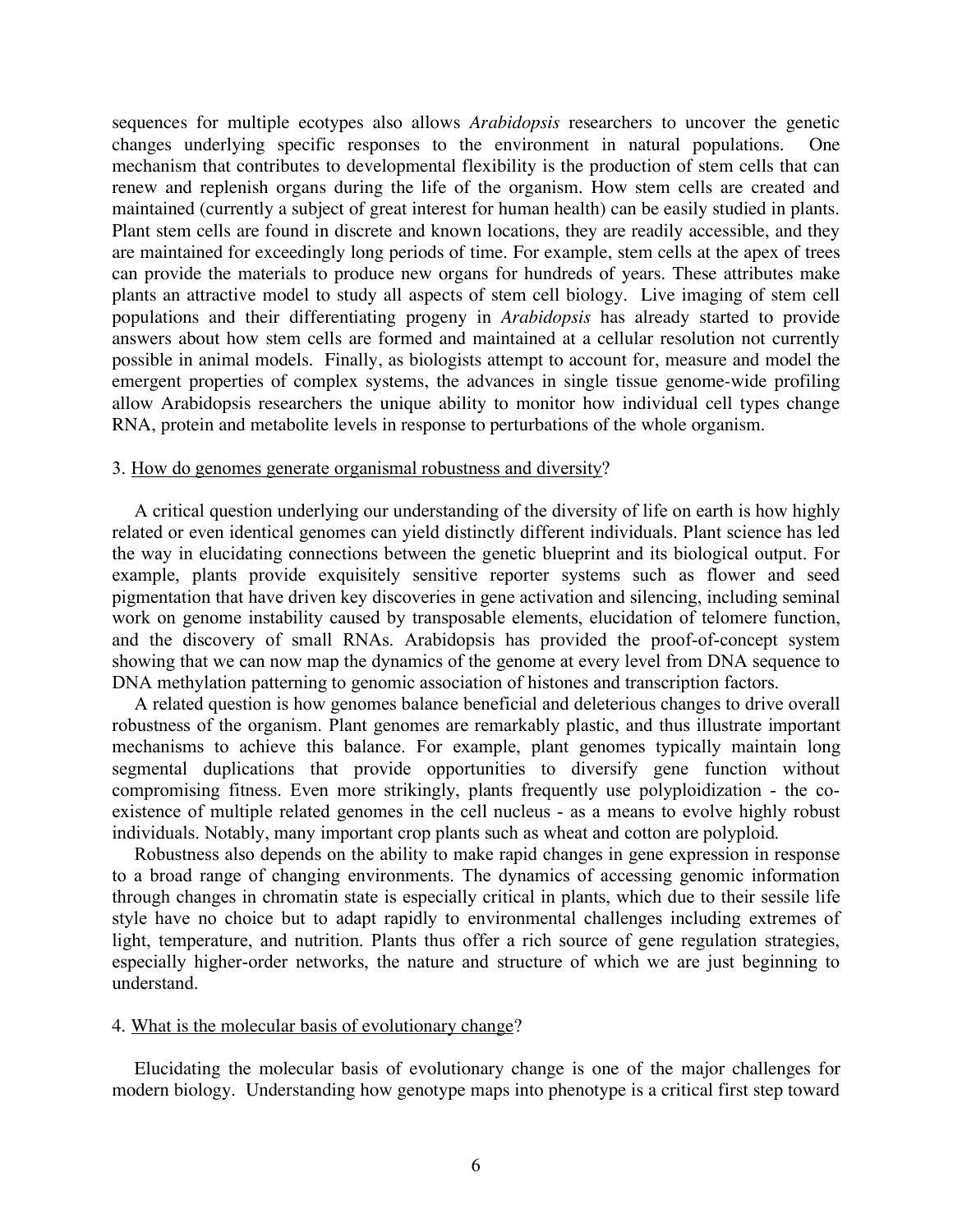understanding the molecular basis of evolution. Although, itself a major challenge, a complete understanding of adaptation is only possible if we understand the genetic differences that cause adaptively important phenotypic differences, and a complete understanding of speciation must include knowledge of the genetic differences that underlie species differences.

Plants are ideally suited for studying the genetics of both adaptation and speciation because they are experimentally tractable and exhibit a broad range of adaptations to both the biotic and abiotic environment. The canonical experiments for studying local adaptation, reciprocal transplantation and "common garden" studies, are perfectly suited for plants, but difficult or impossible in many other organisms. With respect to speciation, morphologically and ecologically distinct plant species are often interfertile, making it possible to study the genetics of species differences directly.

The long-term goal of evolutionary biology is to discover general principles and laws governing evolution. Some of the questions have long histories, including "Are the kinds of genetic changes responsible for differences between species the same as the kinds of genetic changes responsible for within-species variability?" and "Is adaptation generally limited by mutation, or is sufficient genetic variability usually present?" Other questions such as: "Are there constraints or fundamental laws underlying the evolution of network states and structures?" can't be addressed without access to many examples from different kinds of organisms. At the same time, detailed elucidation of the genetics of adaptation and speciation is sufficiently challenging that no progress will be made without focusing on reference systems like Arabidopsis. Genomics-based answers to each of the questions posed above are within reach using plant reference systems as study organisms.

Plants are a major part of life on earth, and it is clear that a general understanding of evolutionary processes will have to encompass them. Indeed, plants are likely to lead the way, both because of the ease with which adaptation and speciation can be studied, and because they are well suited to defining the dynamics of networks through applying the insights of systems biology to natural variation from the laboratory to field.

# 5. How are biological systems integrated from molecules to ecosystems?

The genomic revolution has paved the way for understanding the integrated function of biological systems across molecular, organismal, and ecological scales. Arabidopsis is ideal for this endeavor because of the wealth of genomic and functional data and systems biology tools available, and because it is well suited to manipulative ecological experiments. For example, systems biology and gene network modeling provide new tools for examining how perturbation of a gene's function within a signaling network will affect ecologically important organismal phenotypes, such as flowering time, adaptation to soil nutrients, disease resistance, stress tolerance, and herbivore resistance. These studies can be scaled up to the ecological level to ask how the phenotypic effects of network perturbation, in turn affect fitness and population dynamics in different environments.

This integrated approach promises to shed new light on fundamental ecological problems, such as the factors limiting the distribution and abundance of species. Although factors limiting species ranges or population sizes have sometimes been identified at the ecological level, almost nothing is known about the underlying genetic mechanisms or the genetic changes that might lead to ecological release from such limits. Plants are ideal for investigating the molecular basis of ecological limits because ecological experiments such as transplants and environmental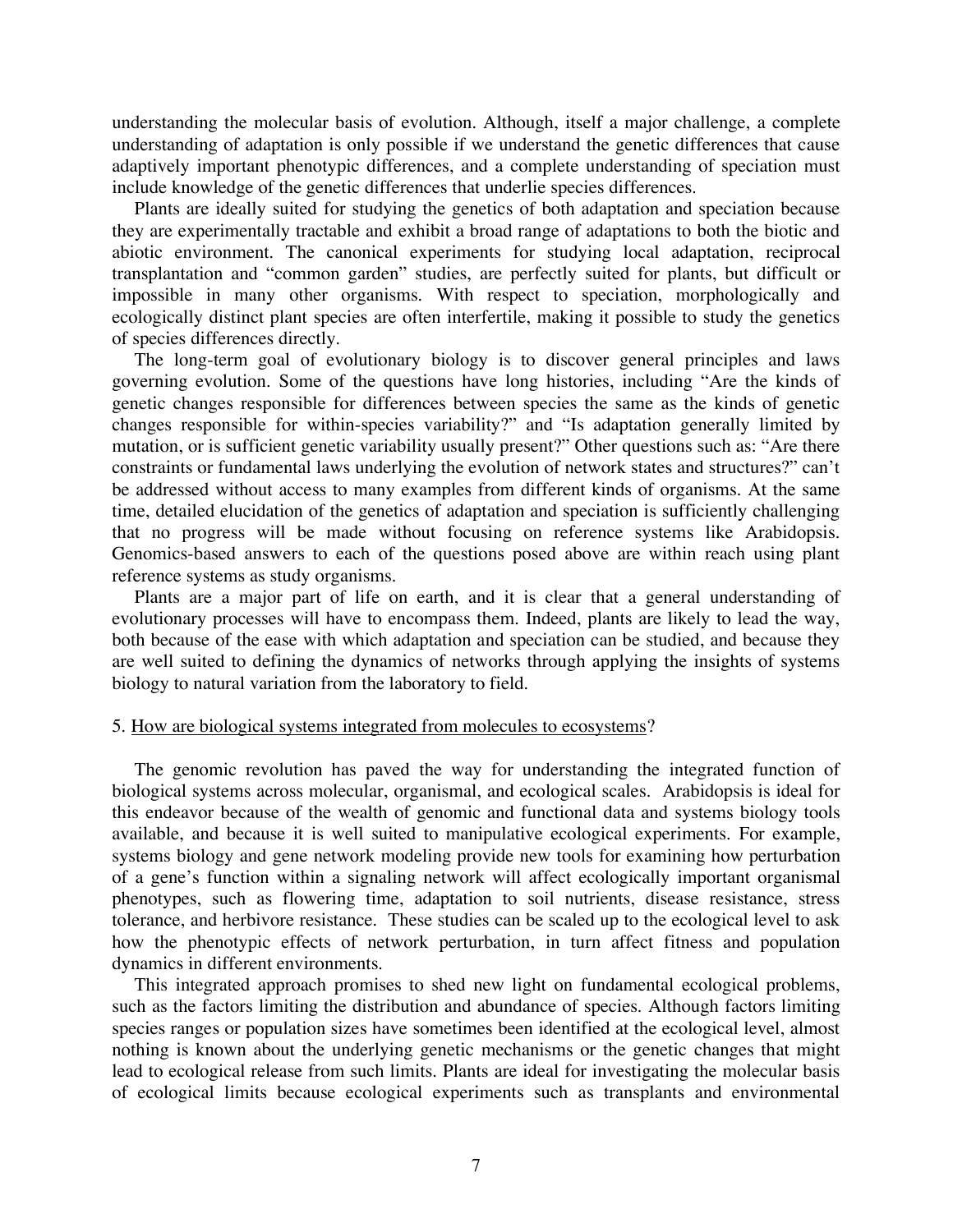manipulations are feasible. Arabidopsis is particularly valuable for these studies because the genetic pathways underlying key ecological traits such as stress tolerance, flowering time, disease resistance, or herbivore resistance are rapidly being elucidated, and mutants or natural variants in these pathways can be used for ecological experiments. Population genomic analyses can identify which genes in these pathways are subject to strong selection.

Arabidopsis and its relatives will also be invaluable tools for identifying and understanding the genes controlling ecological interactions and the genetic mechanisms of co-evolution with ecological partners. Rapid progress is being made in elucidating the function of the interacting pathways involved in resistance to pathogens and herbivores at the molecular level as well as the pathogen effectors that promote disease by interfering with plant resistance mechanisms. Extensive genomic data on natural sequence variation has made it possible to test hypotheses about evolutionary dynamics of host resistance and pathogen virulence, linking studies of molecular mechanisms with molecular evolution. At the same time, ecological field experiments have revealed natural selection on resistance in Arabidopsis and its relatives. The opportunity now exists to measure natural selection on specific genes and pathways controlling species interactions in the real world in real time, and to dissect the dynamics of natural selection and coevolution of host species with pathogens, microbial community, and herbivores on a broad ecological and evolutionary scale.

An integrated approach to plant biology is also essential for understanding how biological systems will respond to changing environments in an era of unprecedented rapid global change. Plants are the basis of terrestrial ecosystem function and their responses to global change such as increasing atmospheric carbon dioxide, global warming, and anthropogenic nitrogen fertilization will determine the ultimate sustainability of life as we know it. Such questions have thus far largely been addressed by ecosystem ecologists with short-term ecological experiments and coarse-grained models, and very little is known about mechanisms for plant acclimation and adaptation to rapid environmental change. Understanding the genetic networks involved in plant responses to environmental drivers will improve our ability to predict the response of plants and ecosystems to different scenarios of global change. Although as an ephemeral annual Arabidopsis may not be a "keystone species," it nevertheless provides a wealth of genomic tools and resources to identify "keystone genes" critical for the resilience of ecosystem function in response to global change.

# 6. How can the environment be made sustainable for future generations?

As primary producers, plants are the ultimate source of food, fiber, and fuel for all forms of terrestrial life, including humans. They are the foundation of ecosystem function and the global biogeochemical cycles that sustain life on earth. Around 40% of the earth's land area is now used for agriculture, with major impacts on global carbon and nitrogen budgets. An integrative systems approach to plant biology will be necessary both to predict the response of biological systems to human perturbations, and to design adaptive strategies to enhance system resilience in the face of rapid environmental change. Designing sustainable agricultural practices and land use strategies will be essential both for ensuring human food and energy security in the face of catastrophic global change and for mitigating further damage to biological systems and human life from such change. Systems biology approaches founded on model systems such as Arabidopsis, united with parallel efforts by ecosystem modelers, can provide the necessary tools to ask: "What are the principles of biological resilience as local and global environmental limits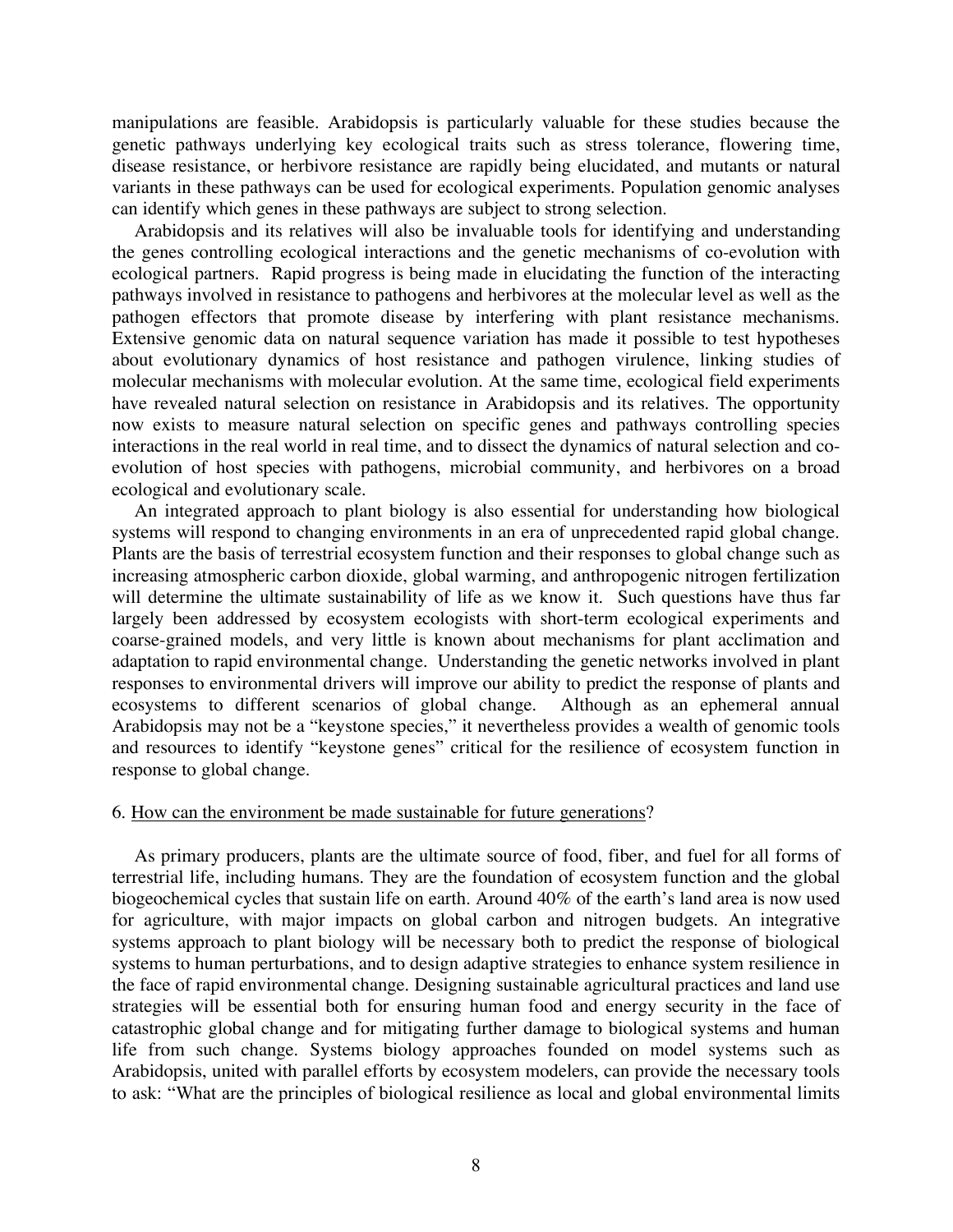are reached?" "How do these processes scale from molecular systems to ecosystems?" "Are there universal rules for system resilience?" Identification of such rules will allow us to evaluate different models of extended ecosystem, community, or population disruption to design perturbations that preserve, sustain, or restore system function. By adjusting flexible regulatory modules it may be possible to direct change toward a self renewing, human-coupled natural system.

An integrative systems approach to plant biology will also allow the development of new tools to effect such change through assessment, prediction, and adaptive management of biological systems. For example, the era of genomics has opened the door to quantifying biodiversity. Genomic DNA sequences of organisms can be ordered into lineages that have coevolved by sharing genetic information vertically and horizontally. This knowledge allows diversity to be catalogued and prioritized for conservation. Moreover, existing genomic diversity can be re-assorted into new combinations through genome-assisted plant breeding. Genomes with new functions can be created through experimentally directed evolution to meet new environmental challenges. Alternatively, biotechnology allows novel genomes to be created insilico and printed via synthetic biology. Plants are remarkably amenable to such synthetic biology based on the knowledge of systems processes at different levels of organization.

# **Integrative Biology: From Molecules to Systems**

The overarching goal of biology is to fully understand life and the operation of biological processes. The achievement of this goal requires detailed knowledge of life's component parts at every level from molecules to ecosystems, as well as a holistic view of these components and their dynamic relationships over space and time. Arabidopsis is uniquely suited to research encompassing these diverse approaches. The development of powerful genetic and genomic technologies will continue to energize ongoing efforts to understand the molecular basis for cellular and physiological processes. These technologies will also facilitate major advances in our understanding of evolution. New analytical tools promise to provide near complete catalogs of all the constituents of every cell type as well as detailed knowledge of macromolecular function. Further, dramatic advances in cell imaging will produce unprecedented views of the cellular environment. Finally, the integration of this diverse knowledge to produce a unified view of life will require the development and application of novel "systems" approaches. These approaches, collectively called Systems Biology can be defined as "the exercise of integrating the existing knowledge about biological components, building a model of the system *as a whole* and extracting the unifying organizational principles that explain the form and function of living organisms" (von Bertalanffy, 1968). Systems biology is poised to play a major role in defining and advancing biology as we plan the course of the next decade of research.

It has long been apparent that macromolecules form complex networks of functionally interacting components, and that the molecular mechanisms underlying most biological processes correspond to particular steady states adopted by such cellular networks (Delbruck, 1949; Novick and Weiner, 1957; Waddington, 1957; Monod and Jacob, 1961; Kauffman, 1969; Thomas, 1973). However, until recently, systems-level theoretical models were based on untestable hypotheses in biological systems because of a lack of supporting experimental data. With the advent of a first generation of genome-wide datasets, and the promise of even larger and more robust datasets to be generated in the near future, analysis of interactions within gene regulatory networks can reveal emergent properties of networks that play a role in systems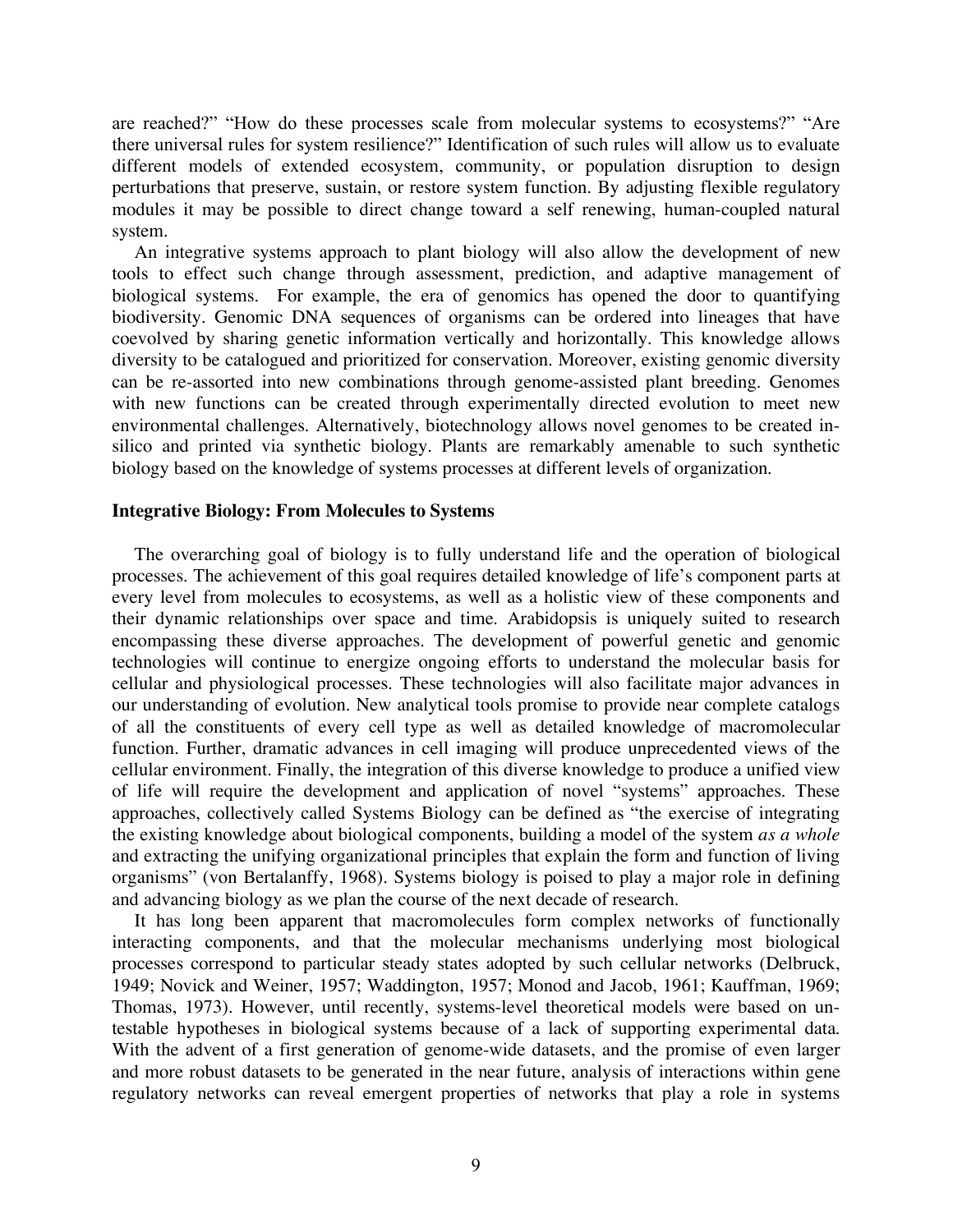robustness and adaptability, which are crucial to the survival and adaptation of species. An example of an emergent property identified through systems analysis is the oscillating properties of interconnected networks in the circadian clock (Locke et al. 2006, Zelinger et al. 2006).

Practically speaking, a systems approach to understanding biological processes can be described as an iterative process that includes (1) data collection and integration of all available information (ideally all components and their relationships in the organism), (2) system modeling (3) experimentation at a global level and (4) generation and testing of new hypotheses (modified from Ideker et al., 2001). With the full genome of several plant species in hand, the challenge ahead is to decode this information into the components (genes and their products), identify their relationships (e.g. regulatory, physical interactions) and build a dynamic and predictive *in-silico* model of a plant cell, tissue, and organism that encompasses all levels of organization.

In Arabidopsis and other model organisms, integration of genomic information via systems biology approaches has provided the first glimpses of genome-wide network interactions between genes, proteins and RNA molecules. A first major goal is to elucidate the organization and interactions among the various network modules that regulate the complex biological processes underlying growth and development. This understanding will entail analysis of the dynamic interactions among genes, RNAs, proteins and metabolites (i.e. the genome, the transcriptome, the proteome and the metabolome). A second major goal is not simply to describe and model what we know, but to predict how the system will react upon perturbation, either by changing the genome and/or epigenome, or by changing the external environment.

The exciting prospect of the next 10 years in biology is for the first time to be able to integrate knowledge across different levels of biological organization and to anchor this at the level of molecular interactions. To accomplish this will require plant biologists to (1) determine the biochemical and physiological function of all cellular components (genes, proteins etc) (2) generate much more detailed genome-wide experimental data of the system states and molecular interactions (3) integrate and analyze these data originating from heterogeneous technologies to make it biologically coherent and build predictive models of the system. Plant sciences in general, and Arabidopsis research in particular, are leading the way in many areas of biology and will play a major role in meeting these challenges.

#### **Broader Impacts**

Plant research plays a central role in broadening the appreciation and understanding of biological sciences. Beyond the fundamental appeal of plants, the focus on a single reference organism, Arabidopsis has transformed biology over the past two decades. Arabidopsis provides a uniquely tractable multi-cellular experimental system. Its ease of culture and extensive toolkit make it an entry point to scientific discovery at every level, from the classroom to crossdisciplinary and international collaborations.

Perhaps the most significant way in which Arabidopsis has shaped science today is by drawing in researchers trained in other fields who would not otherwise have considered working with a plant system. For example, many of the current leaders in the Arabidopsis community come from microbiology or animal biology backgrounds. Furthermore, Arabidopsis is leading the way in projects that bring together biologists with chemists, mathematicians, physicists, statisticians, engineers and computer scientists. Arabidopsis is now widely accepted as one of the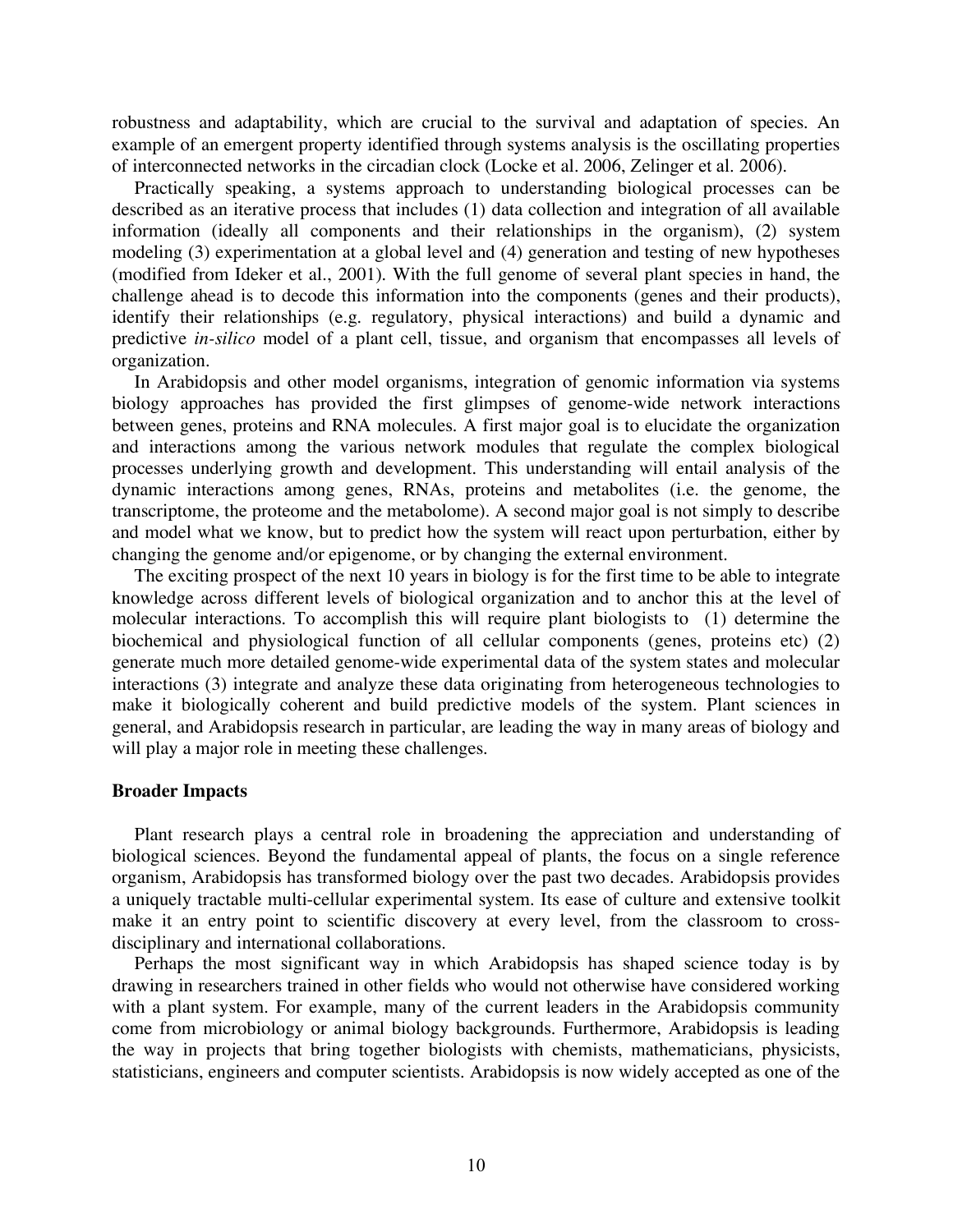premier laboratory organisms for studying basic eukaryotic processes, and it has the added value of serving as a direct reference for other plants.

We see **four general areas** where Arabidopsis research can continue to make major contributions to the infrastructure of biology. **1)** Arabidopsis provides the "how-to" guide for the development of other plants as facile research systems. Expanding the toolkit in Arabidopsis serves as a test bed for possible expansions into additional plants species. The inevitable outward expansion of paradigms established using Arabidopsis will increase our understanding of species-specific processes including interactions with the environment and secondary metabolism. **2)** The early success of multi-disciplinary projects involving Arabidopsis, notably systems biology and chemical genomics, illustrates that Arabidopsis will be centrally important in training a new breed of researchers with broadened expertise. For example, Arabidopsis could provide a major teaching tool in new graduate curricula for computational and systems biology. **3)** Large-scale Arabidopsis projects such as genome sequencing and mutant collections have involved highly successful international collaborations. "Big science" with Arabidopsis can continue to forge scientific strength beyond the US. In particular, since developing countries place such a high value on agriculture-related research, we foresee expanding future collaborative efforts beyond Europe and Japan. **4)** In this age of genome sequences, heightened concern about the environment and dwindling energy and food resources, it is imperative to improve the scientific literacy of the general public so that we can make informed decisions regarding current and future generations.

Arabidopsis research has brought plants back into Biology departments and into nontraditional settings for plant research. Arabidopsis can readily be grown in a classroom due to its small size and rapid generation time, and used to illustrate fundamental concepts such as Mendelian genetics and the connection between DNA sequence and morphological variation. In addition, Arabidopsis provides the ideal experimental organism to study adaptations to a changing environment. We foresee a new paradigm to maximize the impact of bridging university research programs with the community: organizing educational outreach at an institutional or regional level, rather than at the level of the individual PI, to allow coordination of the most effective efforts and provide a framework for monitoring the effectiveness and adjusting the content of educational programs.

# **Workshop participants:**

Judith Bender (Brown University) Philip Benfey (Duke University) Co-Organizer Dominique Bergmann (Stanford University) Justin Borevitz (University of Chicago) Gloria Coruzzi (New York University) Co-Organizer Jeff Dangl (University of North Carolina, Chapel Hill) Caroline Dean (John Innes Centre, Norwich, England) Joseph Ecker (Salk Institute) Mark Estelle (Indiana University) Co-Organizer Jane Glazebrook (University of Minnesota) Sarah Grant (University of North Carolina, Chapel Hill) Mary Lou Guerinot (Dartmouth University) Rodrigo Gutierrez (Catolica U. of Chile, Santiago, Chile)